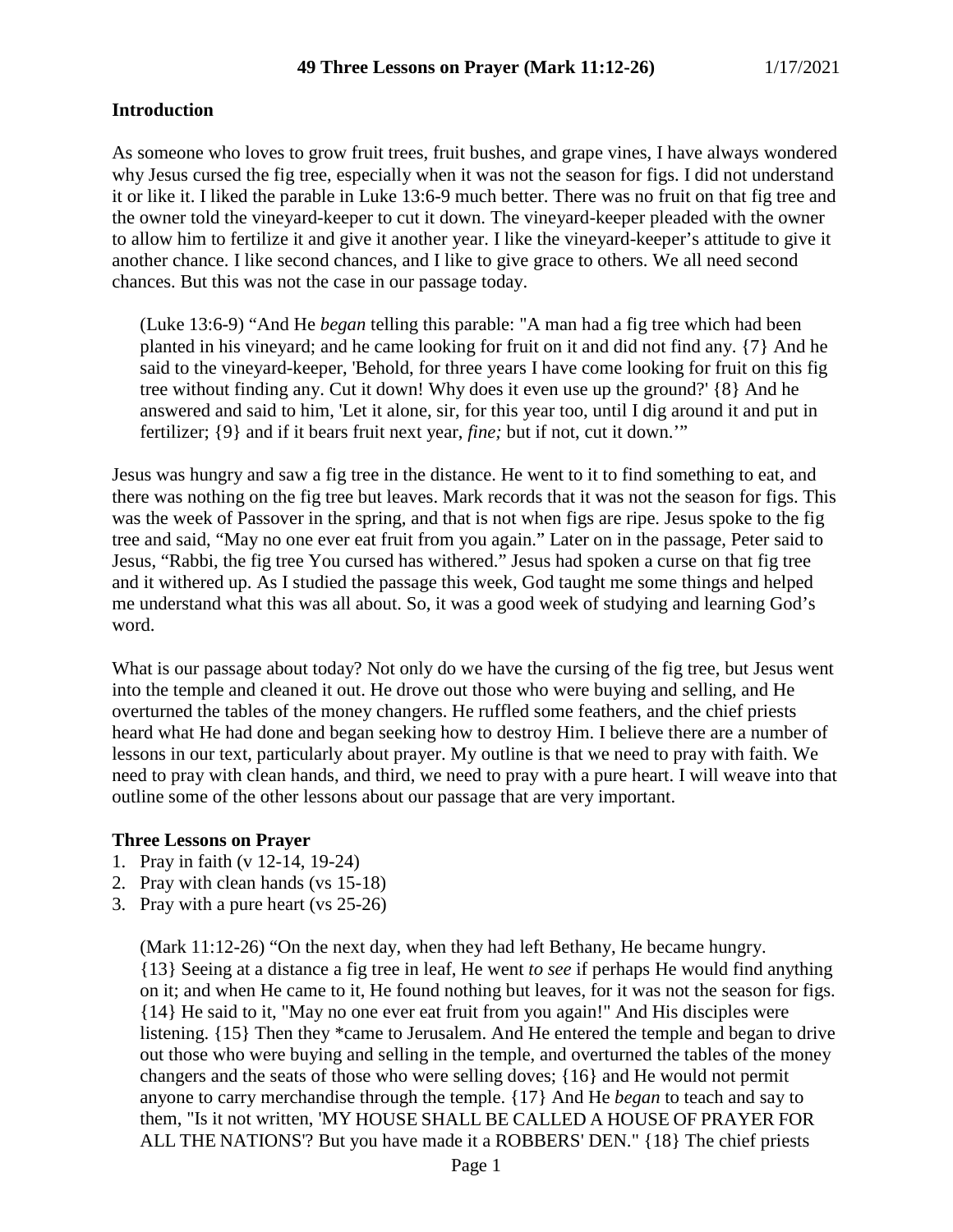and the scribes heard *this,* and *began* seeking how to destroy Him; for they were afraid of Him, for the whole crowd was astonished at His teaching. {19} When evening came, they would go out of the city. {20} As they were passing by in the morning, they saw the fig tree withered from the roots *up.* {21} Being reminded, Peter \*said to Him, "Rabbi, look, the fig tree which You cursed has withered." {22} And Jesus \*answered saying to them, "Have faith in God. {23} "Truly I say to you, whoever says to this mountain, 'Be taken up and cast into the sea,' and does not doubt in his heart, but believes that what he says is going to happen, it will be *granted* him. {24} "Therefore I say to you, all things for which you pray and ask, believe that you have received them, and they will be *granted* you. {25} "Whenever you stand praying, forgive, if you have anything against anyone, so that your Father who is in heaven will also forgive you your transgressions. {26} ["But if you do not forgive, neither will your Father who is in heaven forgive your transgressions."]

## **1. Pray with Faith** (Mark 11:12-14, 19-24)

Our text begins with Jesus leaving Bethany on the next day. He had dinner with Mary, Martha, and Lazarus, and He probably spent the night there also. The next day would be Monday according to most scholars. It would be Monday, April 11, 30 AD to be exact.

(Mark 11:12) "On the next day, when they had left Bethany, He became hungry."

We do not know the time that they left Bethany, only that He became hungry. Did they leave before breakfast? Did they leave later in the morning and is it now lunch time? We don't know the answers to those questions. We just know that Jesus became hungry and He saw a fig tree in the distance. So, Jesus went over to the fig tree to see if He would find anything to eat on it. When He came to it, He found nothing but leaves, for it was not the season for figs. I am not an expert on figs, but I have grown a fig tree. I have also helped take care of my mother and father's three fig trees. They have a Brown Turkey fig and the figs are delicious. They have another fig tree, but I do not know what kind it is. I ordered and planted a Tennessee Mountain Fig and it has not matured like the other figs, but it is still producing some figs. In the spring time, most trees put out beautiful flower blossoms. Then, they start putting out their leaves and then fruit appears. With the fig trees, the fruit forms and then the leaves form. When Jesus went to the fig tree, because it was not the season yet, there should have been some old remaining figs, or possibly some new figs that were not mature yet. The new figs would be edible, but not very soft and sweet. When Jesus came to the tree, He found nothing on it but leaves. If the tree was going to have fruit, Jesus would have seen the fruit, since the leaves come after the fruit.

(Mark 11:13) "Seeing at a distance a fig tree in leaf, He went *to see* if perhaps He would find anything on it; and when He came to it, He found nothing but leaves, for it was not the season for figs."

Upon seeing that the fig tree had no fruit, Jesus cursed the tree, saying, "May no one ever eat fruit from you again!" I will get to the prayer application in a minute. I want to first address what the cursing of the fig tree is all about. The fig tree was representative of the Old Testament covenant. God made a covenant with Moses in Deuteronomy 27-28. He had Simeon, Levi, Judah, Issachar, Joseph, and Benjamin stand on Mount Gerizim to bless the people. "For the curse, these shall stand on Mount Ebal: Reuben, Gad, Asher, Zebulun, Dan, and Naphtali. They were blessed by their obedience and they were cursed for disobedience.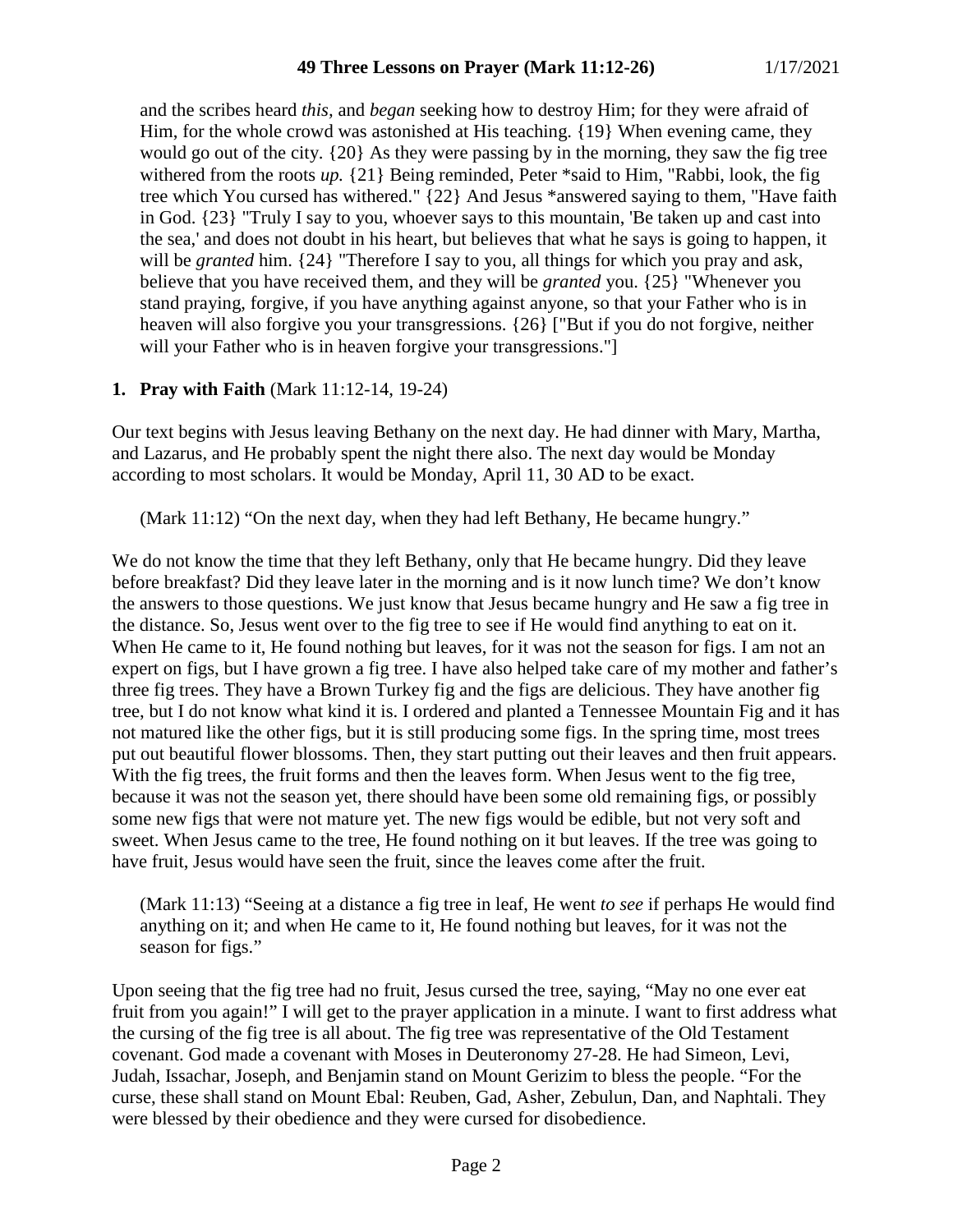(Mark 11:14) "He said to it, "May no one ever eat fruit from you again!" And His disciples were listening."

(Deut 27:11-13) "Moses also charged the people on that day, saying, {12} "When you cross the Jordan, these shall stand on Mount Gerizim to bless the people: Simeon, Levi, Judah, Issachar, Joseph, and Benjamin. {13} For the curse, these shall stand on Mount Ebal: Reuben, Gad, Asher, Zebulun, Dan, and Naphtali."

The Jews had been disobedient and had brought a curse upon themselves. The fig tree represented this Old Covenant. It had the appearance of a healthy tree, but it had not born fruit. They appeared righteous; they had fig leaves that were visible, but there was no fruit. Jesus was putting an end to this legalistic, Pharisaical, and corrupt system, that only had an outward appearance of righteousness. Jesus was going to usher in a new covenant that would bring forth the fruit of righteousness.

In Matthew 23, Jesus pronounced a series of woes upon the scribes, Pharisees, and religious leaders. I just want to bring up one as an example. He told the scribes and Pharisees that they were hypocrites. They were like whitewashed tombs which on the outside appear beautiful, but inside they are full of dead men's bones and all uncleanness. They appeared righteous to men, but inwardly they were full of hypocrisy and lawlessness. This fig tree, like the Pharisees, had an outward appearance of a healthy fig tree that would produce fruit, but there was no fruit.

(Matt 23:27-28) "Woe to you, scribes and Pharisees, hypocrites! For you are like whitewashed tombs which on the outside appear beautiful, but inside they are full of dead men's bones and all uncleanness. {28} So you, too, outwardly appear righteous to men, but inwardly you are full of hypocrisy and lawlessness."

God had sent many prophets trying to fertilize that fig tree. They had rejected those prophets. Jesus continued by saying that they were sons of those who murdered the prophets. It was time for the Old Covenant to end and for God to establish a New Covenant that would bear the fruit of righteousness. Jesus was going to establish a new covenant with the sacrifice of His own blood. This New Covenant would take out the hearts of stone and give us hearts of flesh. This New Covenant would transform us from the inside, and God would put His Spirit inside us. This New Covenant would not give the appearance of righteousness, but it would bear the fruit of righteousness. The Old Covenant was being put to death. It was being cursed.

(Matt 23:29-31) "Woe to you, scribes and Pharisees, hypocrites! For you build the tombs of the prophets and adorn the monuments of the righteous, {30} and say, 'If we had been *living* in the days of our fathers, we would not have been partners with them in *shedding* the blood of the prophets.' {31} So you testify against yourselves, that you are sons of those who murdered the prophets."

Jesus was on His way to cleanse the temple. They had made it a robber's den, rather than a holy place to worship God. Jesus was cleaning it out and He was going to build a new temple, a spiritual household. That new temple is us. We are the temple of God. Paul wrote in 1 Corinthians 3:16-17 that we are a holy temple. The current temple was not holy, but this new temple was going to be a holy temple. We are to be that house of prayer. We are to be that place where prayer is offered up for the nations. We are to be that house of prayer that offers up spiritual sacrifices of thanksgiving and praise. God was putting an end to this Old Covenant that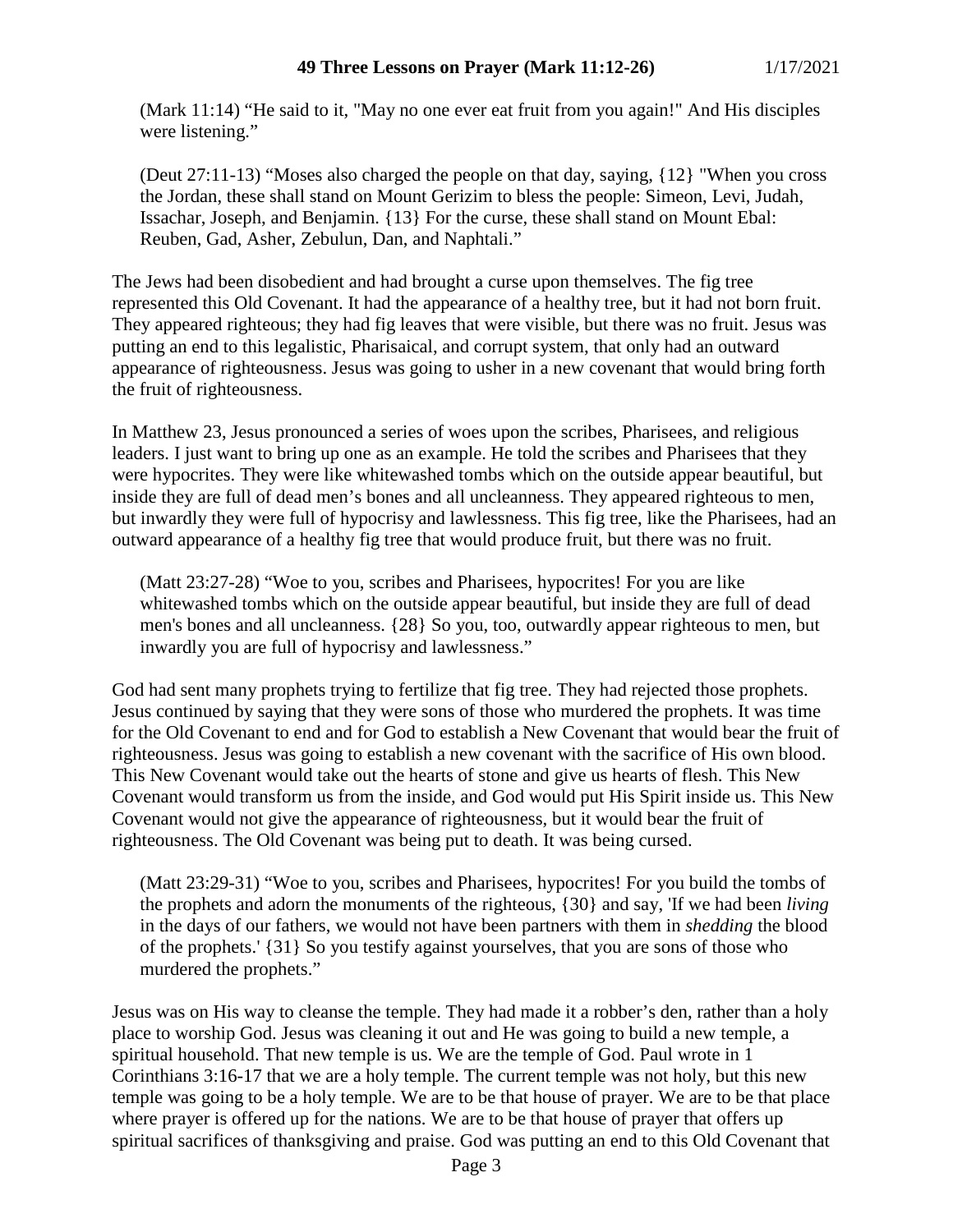had the appearance of righteousness, but had not produced the fruit of righteousness. The fig tree and the cleansing of the temple are both related to what God was doing in this special Passover Feast. He was ending the Old Covenant and establishing a New and better Covenant with His people. When I understood what the fig tree represented, I was at peace with the passage.'

(1 Cor 3:16-17) "Do you not know that you are a temple of God and *that* the Spirit of God dwells in you? {17} If any man destroys the temple of God, God will destroy him, for the temple of God is holy, and that is what you are."

I want to skip down to Mark 11:19-24 for the prayer application. Jesus used the cursing of the fig tree to teach His disciples about praying in faith. That evening, after cleansing the temple, they were going out of the city to Bethany. They passed by the fig tree and it was withered from the roots up. Most trees wither from the top down, not from the roots up. This was an unnatural withering. At our house there are lots of pocket gophers. I waged war with them for seven years. I tried all kinds of methods of getting rid of them. Finally, I found these black boxes that worked great. I kept a spreadsheet of my battle successes with these enemies. These pocket gophers would tunnel underneath the ground and they would eat the roots of your plants, bushes, and trees. When the plant could not get water, they would begin to wither from the top down. This fig tree that Jesus cursed withered from the roots up.

(Mark 11:19-20) "When evening came, they would go out of the city. {20} As they were passing by in the morning, they saw the fig tree withered from the roots *up."*

As they passed by, Peter said to Jesus, "Rabbi, look, the fig tree which You cursed has withered." Jesus answered, "Have faith in God. Truly I say to you, whoever says to this mountain, 'Be taken up and cast into the sea,' and does not doubt in his heart, but believes that what he says is going to happen, it will be granted him." Jesus was taking the opportunity to teach the disciples to pray with faith. I believe that God can do anything He wants. He can tell a mountain to be taken up and cast into the sea. I have no doubt about that. But, I believe that Jesus is using a word picture to teach them. I believe the mountains represent big things in our lives that need to be dealt with. When we pray, we must pray with faith. We must believe that what we say is going to happen. Jesus ended by saying, "all things for which you pray and ask, believe that you have received them, and they will be granted you."

(Mark 11:21-24) "Being reminded, Peter \*said to Him, "Rabbi, look, the fig tree which You cursed has withered." {22} And Jesus \*answered saying to them, "Have faith in God. {23} "Truly I say to you, whoever says to this mountain, 'Be taken up and cast into the sea,' and does not doubt in his heart, but believes that what he says is going to happen, it will be *granted* him. {24} "Therefore I say to you, all things for which you pray and ask, believe that you have received them, and they will be *granted* you."

There is a balance to this. I believe we cannot take one Scripture and build a doctrine around it that is not supported by the balance of Scripture. We must believe that we will receive the things we pray about. I believe that we must believe that this is God's will in the matter. I want to take a quick look at a few other Scriptures. In 1 John 5:14-15, we have this confidence when we pray, "that if we ask anything according to His will, He hears us. And if we know that He hears us in whatever we ask, we know that we have the requests we have asked from Him." We can pray with confidence when we pray according to His will.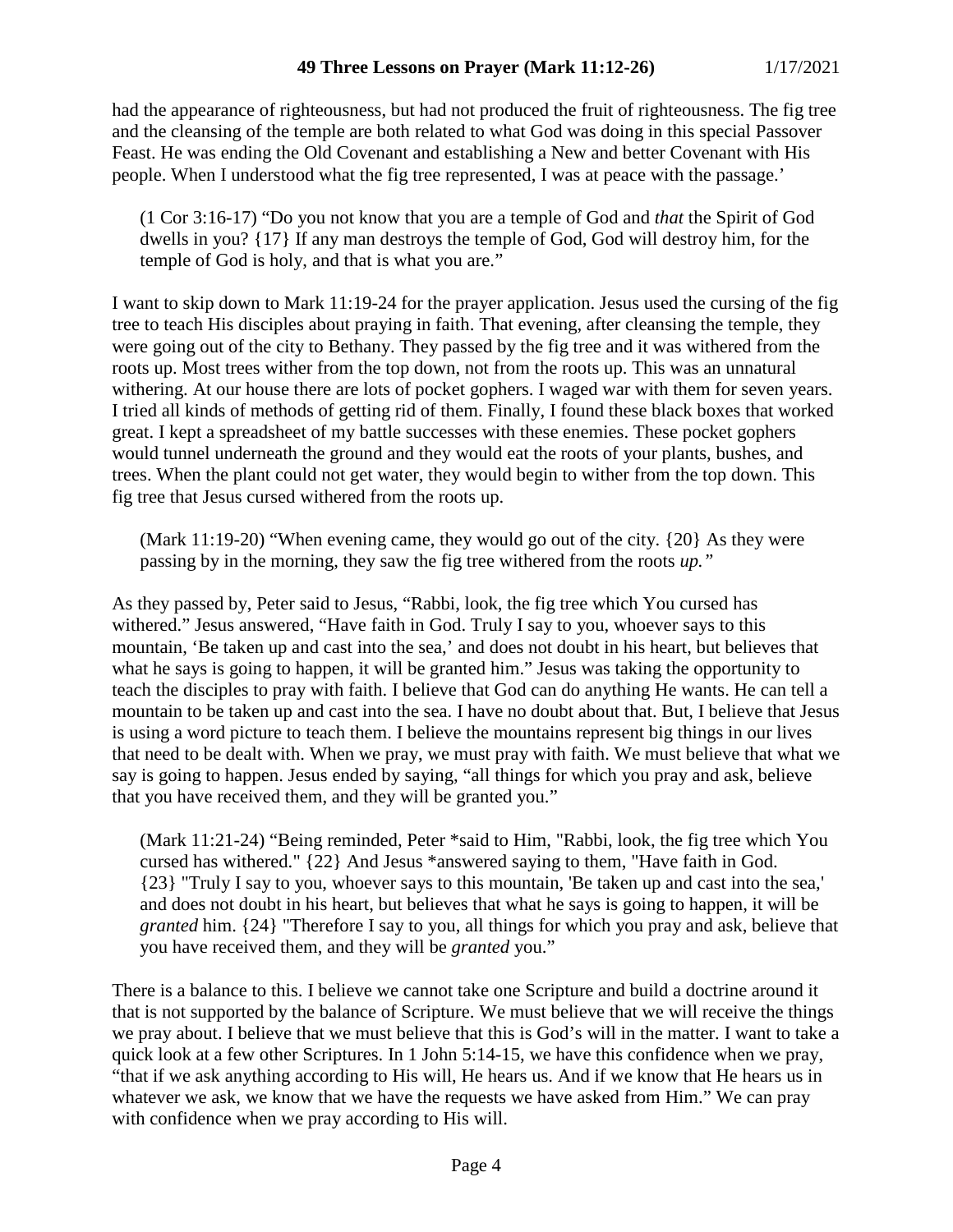(1 John 5:14-15) "This is the confidence which we have before Him, that, if we ask anything according to His will, He hears us. {15} And if we know that He hears us *in* whatever we ask, we know that we have the requests which we have asked from Him."

One day Karen and I were taking a walk around our neighborhood. All at once we heard a man yelling out to us. We paused and waited while he came up to us. He asked if we remembered him. He had visited the church I was pastoring, and after the service he asked me if I believed in the name it and claim it doctrine. I told him that I believe that if we ask anything according to God's will He hears us, and we will receive the request. This man disagreed with me and said it did not matter what you prayed for, if you believed it, you would receive it. Well, this man was greatly shaken up. After visiting our church, he discovered that his wife had cancer. He prayed, and he believed that God would heal her of this cancer. Unfortunately, his wife had died and he had a double loss. He lost his lifelong companion and he was grieving over that loss. He also lost confidence in his faith, because he had believed in her healing, and she did not get healed, she died. I don't think that you get anything you ask for.

James tells us that if we ask with the wrong motives we may not get what we prayed for. We might have faith, but if we ask with wrong motives, it may not happen. It is not just praying with faith, it is also praying according to the will of God, and with right motives.

(James 4:3) "You ask and do not receive, because you ask with wrong motives, so that you may spend *it* on your pleasures."

In Matthew 18:19, Jesus said, "if two of you agree on earth about anything that they may ask, it shall be done for them. I don't think this is a blank check good for anything in the store. I believe this is two or more agreeing that this is the will of God in this matter. I can't go get my friend James and say, "James, agree with me that I will win the lottery this week." James can agree with me all day long, but if it is not God's will it is not going to happen.

(Matt 18:19) "Again I say to you, that if two of you agree on earth about anything that they may ask, it shall be done for them by My Father who is in heaven."

The same is true about asking in Jesus' name. In John 14, Jesus said, "Whatever you ask in My name, that will I do, so that the Father may be glorified in the Son. If you ask Me anything in My name, I will do it." So, I get James to come over and agree with me in prayer for the lottery and we agree together and we even pray in the name of Jesus. Does this mean that the lottery is included in "whatever" and "anything?" The name of Jesus means on behalf of Jesus. It means that we are His representatives doing His business here on earth. We are carrying out His will and His plans and purposes. When we ask things that are according to His will and for His purposes, we can be assured that we will have those prayers answered.

(John 14:13-14) "Whatever you ask in My name, that will I do, so that the Father may be glorified in the Son. {14} If you ask Me anything in My name, I will do *it."*

(John 16:23-24) "In that day you will not question Me about anything. Truly, truly, I say to you, if you ask the Father for anything in My name, He will give it to you. {24} "Until now you have asked for nothing in My name; ask and you will receive, so that your joy may be made full."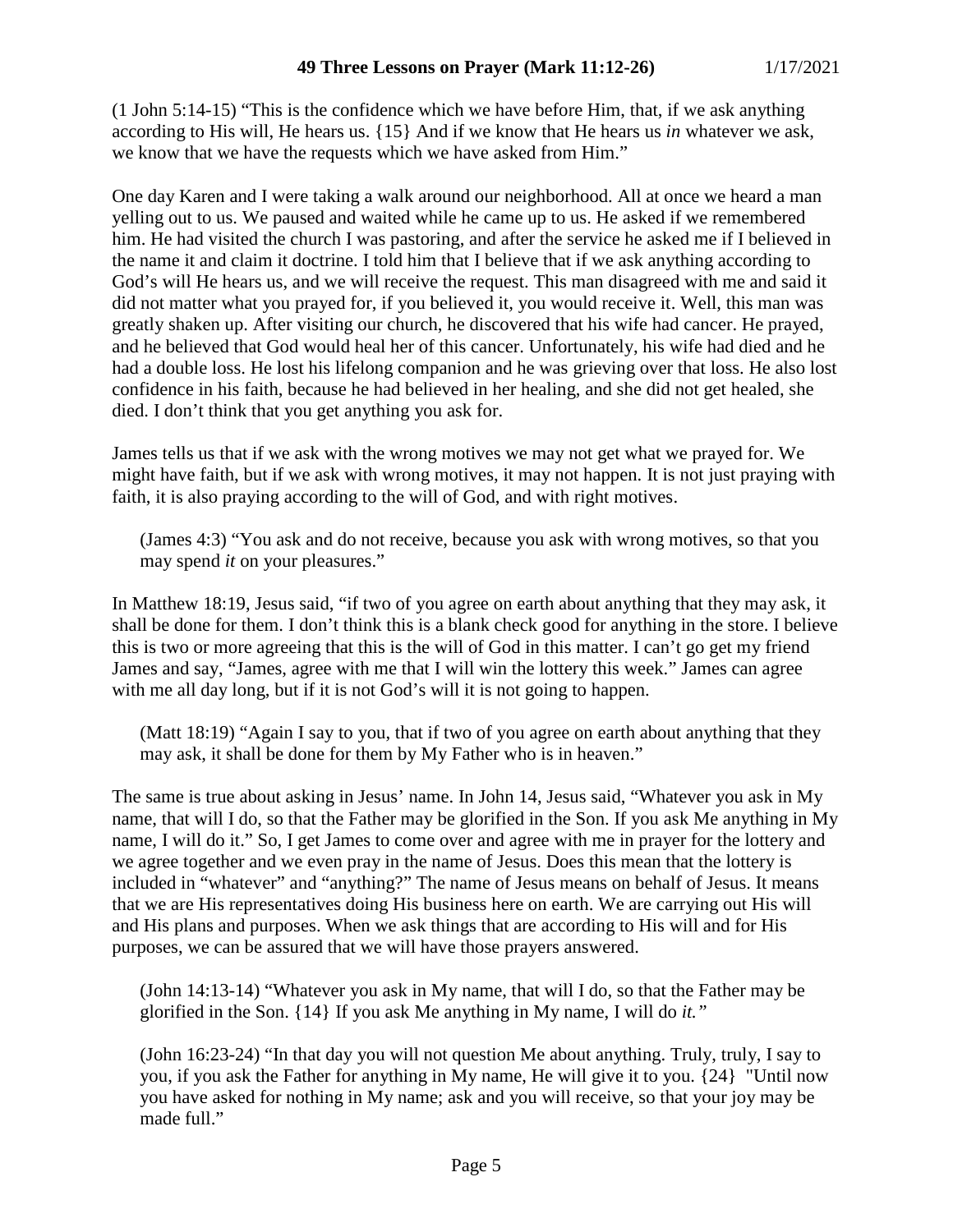This week one of my daughters had the hiccups. Little Kera prayed with faith that these hiccups would be gone. She prayed in the name of Jesus I tell these hiccups to go away. She did not worry about getting someone to agree with her that this was God's will. She did not worry about all those things; she just prayed with faith, and those hiccups went away immediately. Earlier that day, Kera had prayed that Sarah's jeep would sell. It had been on the market and not many people had called. But, after Kera prayed, that same day a lady from Farmington called and said she wanted to buy the Jeep. She drove down and paid Sarah cash. Kera did not get bogged down about whether this was according to God's will, or if her motives were right; she just prayed with faith, and God answered her prayers.

I said that there is a balance. We must have faith when we pray. We need that childlike faith, or Kera-like faith. At the same time, we need to pray according to God will, and with the right motives. That was the lesson of the fig tree that was cursed.

## **2. Pray with Clean Hands** (Mark 11:15-18)

The second lesson on prayer is the cleansing of the temple. When Jesus and His disciples came to Jerusalem, still hungry I might add, Jesus entered the temple and began to drive out those hwo were buying and selling in the temple, and overturned the tables of the money changers and the seats of those who were selling doves. He did not permit anyone to carry merchandise through the temple. If you remember last week I mentioned that one historical document in 40 AD, ten years after this, that said 260,000 lambs were slaughtered in Jerusalem for the Feast of Passover. I mentioned that if we said that each lamb would be used for ten people, and that is a conservative estimate, then there would have been 2,600,000 people there for the Feast. So, all of these people did not travel from all over the world with their sheep and doves. They brought cash and bought these animals at the temple. There was a whole lot of money changing and buying and selling. For many at the temple this was big business. This was the balloon fiesta in Albuquerque, where all the hotels are full and business make a lot of money from the tourists. This was fiesta week in Jerusalem and lots of people were there, and they all wanted tickets to the Lamb Fiesta, and they bought their Lamb and Dove tickets at the temple.

(Mark 11:15-16) "Then they \*came to Jerusalem. And He entered the temple and began to drive out those who were buying and selling in the temple, and overturned the tables of the money changers and the seats of those who were selling doves; {16} and He would not permit anyone to carry merchandise through the temple."

The Passover Feast was not about buying and selling. It was about how God had killed all the first-borns in Egypt, but had passed over the dwelling places of His people. We find the account in Exodus 12. God commanded His people to take an unblemished lamb and slaughter it at twilight and put some of the blood on the two doorposts and on the lintel of the houses. When God would see the blood of the lambs on the doorposts, He would pass over that house. Therefore, this was the Feast of Passover.

(Ex 12:1-13) "Now the LORD said to Moses and Aaron in the land of Egypt, {2} This month shall be the beginning of months for you; it is to be the first month of the year to you. {3} Speak to all the congregation of Israel, saying, 'On the tenth of this month they are each one to take a lamb for themselves, according to their fathers' households, a lamb for each household. {4} 'Now if the household is too small for a lamb, then he and his neighbor nearest to his house are to take one according to the number of persons *in them;* according to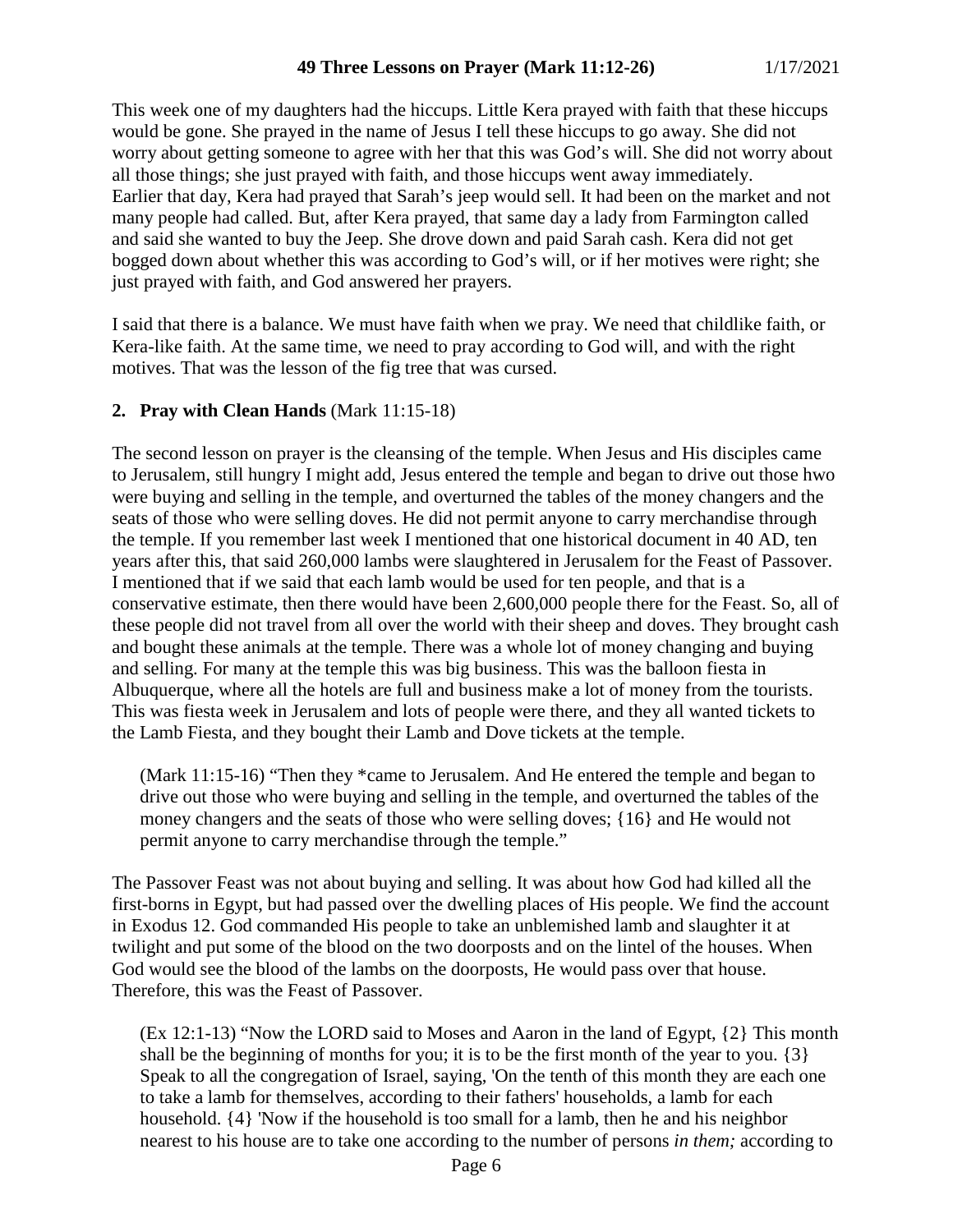what each man should eat, you are to divide the lamb. {5} 'Your lamb shall be an unblemished male a year old; you may take it from the sheep or from the goats. {6} 'You shall keep it until the fourteenth day of the same month, then the whole assembly of the congregation of Israel is to kill it at twilight. {7} 'Moreover, they shall take some of the blood and put it on the two doorposts and on the lintel of the houses in which they eat it. {8} 'They shall eat the flesh that *same* night, roasted with fire, and they shall eat it with unleavened bread and bitter herbs. {9} 'Do not eat any of it raw or boiled at all with water, but rather roasted with fire, *both* its head and its legs along with its entrails. {10} 'And you shall not leave any of it over until morning, but whatever is left of it until morning, you shall burn with fire. {11} 'Now you shall eat it in this manner: *with* your loins girded, your sandals on your feet, and your staff in your hand; and you shall eat it in haste—it is the LORD'S Passover. {12} 'For I will go through the land of Egypt on that night, and will strike down all the firstborn in the land of Egypt, both man and beast; and against all the gods of Egypt I will execute judgments—I am the LORD. {13} 'The blood shall be a sign for you on the houses where you live; and when I see the blood I will pass over you, and no plague will befall you to destroy *you* when I strike the land of Egypt."

When Jesus was baptized, John the Baptist declared that he was the Lamb of God who takes away the sins of the world (John 1:29). Jesus was going to be the Passover Lamb (1 Cor 5:7) that was sacrificed on our behalf so that God would pass over our sins. He sacrificed His firstborn on our behalf so that we might live. The Passover was a prophetic picture of what Jesus was going to do. The Jews missed all of this. It had become a Lamb Fiesta where they made a lot of money buying and selling. Jesus wanted nothing to do with this and He cleansed the temple. This was not the first time that He cleansed the temple. Right after the first public miracle at the wedding in Cana, where Jesus turned the water into wine, He went to Jerusalem for the Passover Feast. He made a scourge of cords, and drove them out of the temple. He told them to stop making "My Father's house a place for business." When they questioned His authority to do this, He told them that if they destroy this temple, He would raise it up in three days. Jesus was prophetically telling them what would happen at the Feast of Passover. He would be sacrificed and be raised up on the third day.

(John 2:13-19) "The Passover of the Jews was near, and Jesus went up to Jerusalem. {14} And He found in the temple those who were selling oxen and sheep and doves, and the money changers seated at their tables. {15} And He made a scourge of cords, and drove them all out of the temple, with the sheep and the oxen; and He poured out the coins of the money changers and overturned their tables; {16} and to those who were selling the doves He said, "Take these things away; stop making My Father's house a place of business." {17} His disciples remembered that it was written, "ZEAL FOR YOUR HOUSE WILL CONSUME ME." {18} The Jews then said to Him, "What sign do You show us as your authority for doing these things?" {19} Jesus answered them, "Destroy this temple, and in three days I will raise it up."

This time, after cleansing the temple, Jesus began to teach and quoted Isaiah 56:7, "My house shall be called a house of prayer for all the nations." They were not using the temple for its purposes; they had made it a place of business.

(Mark 11:17) "And He *began* to teach and say to them, "Is it not written, 'MY HOUSE SHALL BE CALLED A HOUSE OF PRAYER FOR ALL THE NATIONS'? But you have made it a ROBBERS' DEN."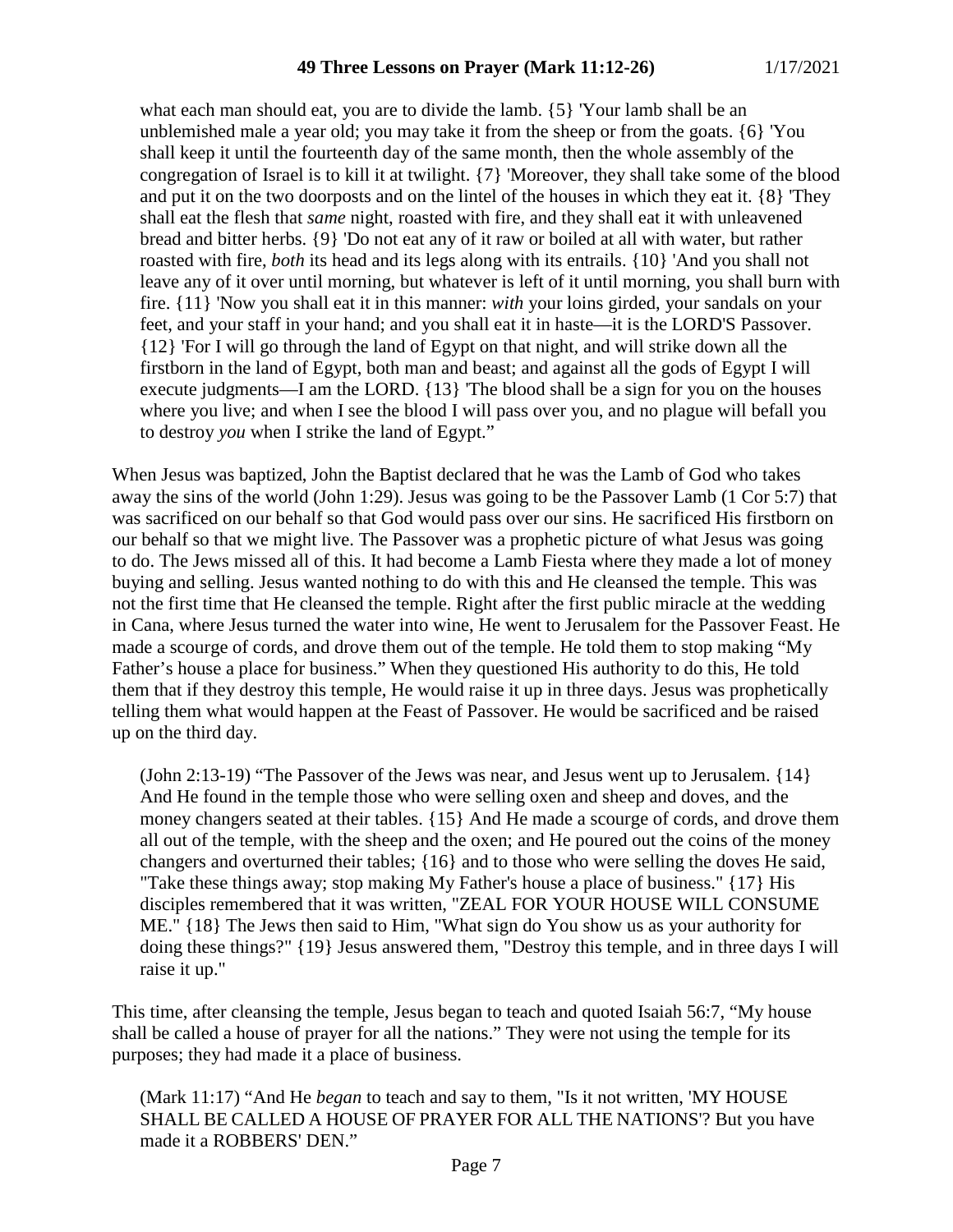(Is 56:7) "Even those I will bring to My holy mountain and make them joyful in My house of prayer. Their burnt offerings and their sacrifices will be acceptable on My altar; for My house will be called a house of prayer for all the peoples."

I want to go back to Isaiah 56 and look at verse six. We find some attributes of a house of prayer. First, we see that it is a place for foreigners to join themselves to the Lord. Another word for join is to connect. It is a place for people to connect with God. We are the Connection Church. We are a place of prayer. We are a place for people to join or connect themselves with God. Second, we see that a house of prayer is a place for people to minister to the Lord. The word minister means to serve. A house of prayer is a place where people not only join themselves to the Lord, but they serve Him. Third, a house of prayer is a place where people love the name of the Lord. We call that worship. A house of prayer is a place of worship, where the name of the Lord is lifted up and exalted. Fourth, a house of prayer is a place that honors the Sabbath. We are not under the law, but there is a principle of Sabbath. God rested on the Sabbath, and God's people need to rest on the Sabbath. A house of prayer is a place where God's laws and His word are taught and kept. Finally, a house of prayer is a place where people hold fast to their covenant with God. One of the reminders that God has given us is the Lord's Supper. This is where Jesus said that His blood represented a new covenant that He was establishing, and we were to do this in remembrance of Him. The early church was devoted to celebrating the Lord's Supper, and that is something that the Connection Church of Albuquerque also celebrates every week.

(Isaiah 56:6) "Also the foreigners who join themselves to the LORD, To minister to Him, and to love the name of the LORD, To be His servants, every one who keeps from profaning the sabbath And holds fast My covenant;"

(1 Cor 11:23-25) "For I received from the Lord that which I also delivered to you, that the Lord Jesus in the night in which He was betrayed took bread; {24} and when He had given thanks, He broke it and said, "This is My body, which is for you; do this in remembrance of Me." {25} In the same way *He took* the cup also after supper, saying, "This cup is the new covenant in My blood; do this, as often as you drink *it,* in remembrance of Me."

Then, He quoted Jeremiah 7:11, which stated, "has this house, which is called by My name, become a den of robbers in your sight?" The word used for den means a cave. It was a place where animals, creatures, insects, and sometimes men, used to dwell in. The temple had become a dwelling place for robbers. God's purpose for the temple is to be the dwelling place for Him. People were to come to into the presence of God at His temple. We find in the New Testament that we are the temple; we are the spiritual dwelling place of the Holy Spirit. Paul wrote in 1 Corinthians 3:16, "Do you not know that you are a temple of God and that the Spirit of God dwells in you." Paul repeated this in 1 Corinthians 6:19-20. He wanted us to know that we are temples of the Holy Spirit. The temple in Jerusalem had become a dwelling place of robbers, not the Lord. A robber is one who takes what does not belong to him. These robbers had stolen God's dwelling place and made it their dwelling place.

(Jer 7:11) "Has this house, which is called by My name, become a den of robbers in your sight? Behold, I, even I, have seen *it,*" declares the LORD."

(1 Cor 3:16) "Do you not know that you are a temple of God and *that* the Spirit of God dwells in you?"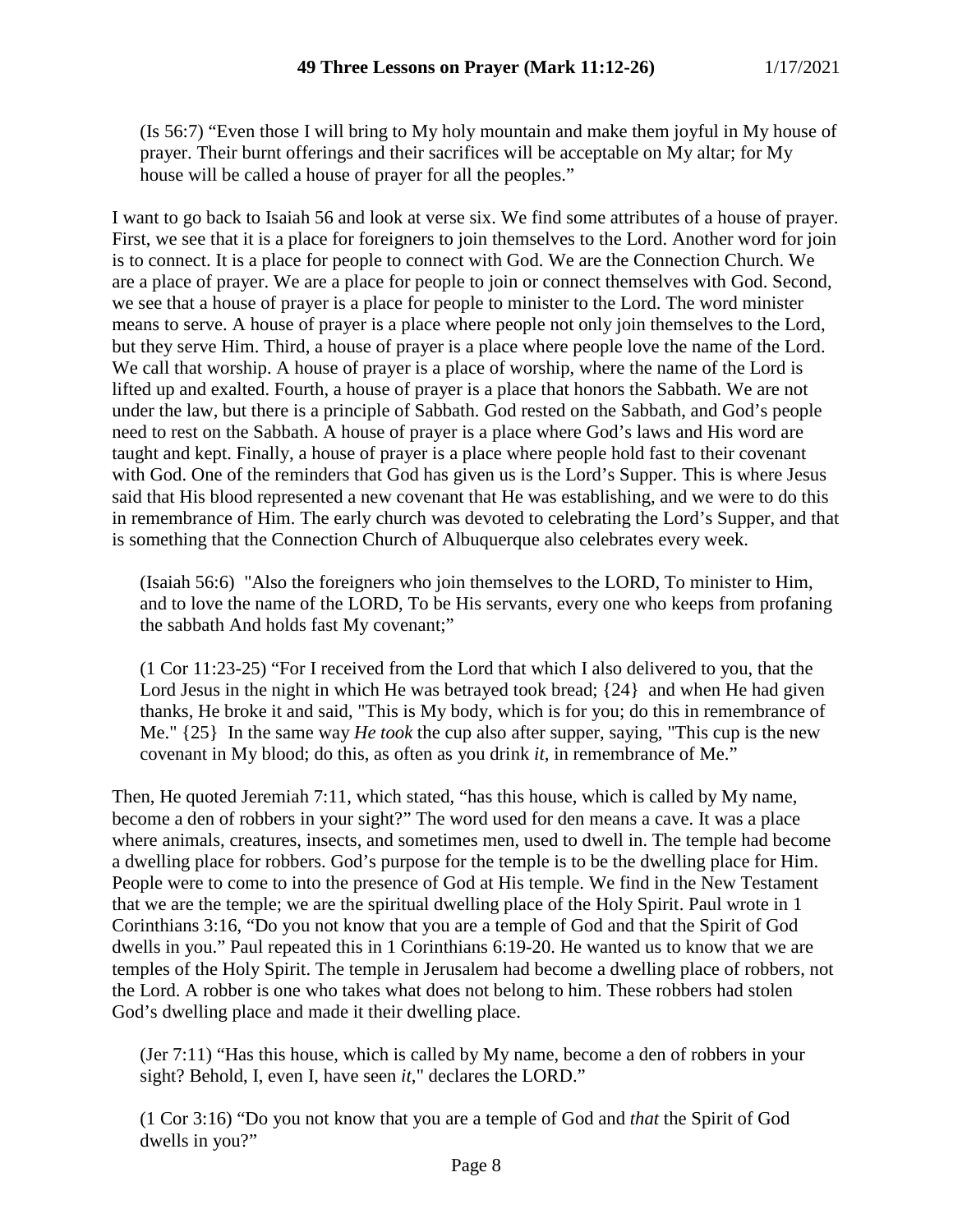(1 Cor 6:19-20) "Or do you not know that your body is a temple of the Holy Spirit who is in you, whom you have from God, and that you are not your own? {20} For you have been bought with a price: therefore glorify God in your body."

Jesus did not finish the rest of Jeremiah 7:11, but the scribes and Pharisees would have known the rest, which said, "Behold, I, even I, have seen it, declares the Lord." Jesus was telling them that He was God and that He has seen that God's house was not being used for its intended purposes. It was being used to take advantage of people during this Lamb Fiesta and make money. It had become a robber's den. It was not being used as a place where prayer would be made on behalf of all nations. It was not a place of prayer and worship.

In my outline I said that we need to pray with clean hands. Jesus cleansed the temple of all the things that they were doing. Our hands are symbolic of the things that we do. If we are going to be temples that are holy and we are the house of prayer for all nations, we cannot be turning it into a moneychanger's place of business. We have to have clean hands so that our houses are not guilty of the same sin.

About the second year of planting the East Mountain Vineyard Church, we had a guest minister come to preach. He set up coffee displays in our facility to sell His coffee. The profits would support the mission work in Southeast Asia. My son, Chad, was about eleven years old at the time, and he confronted this minister, and asked him if he had permission to sell coffee at our church. The man was quite taken back by this young boy asking him that question. We had chickens at that time. Karen liked fresh eggs and so she about twenty-five hens. We had more eggs than our family could eat, so Chad would sell some of the eggs. When the church was first getting started and was meeting at our house, I instructed Chad that he could not sell eggs. Our church plant was a house of prayer, not a farmer's market to sell eggs or other goods. So, Chad did not sell any more eggs at a church service, and he remembered my instructions. Now, this minister came in and he was selling coffee. This was a double standard. It was confusing to Chad, so he asked the man if he had received permission. We have tried to be careful about becoming a market place. We want to be a house of prayer for all nations, and we want to keep our hands clean.

After teaching them that His house was to be a house of prayer for all nations, the scribes and Pharisees sought to destroy Him, but they were afraid of Jesus, because the whole crowd was astonished at His teaching. They were going to tear down that temple, just as He told them three years earlier, and he was going to prove His authority be rising from the dead in three days.

(Mark 11:18) "The chief priests and the scribes heard *this,* and *began* seeking how to destroy Him; for they were afraid of Him, for the whole crowd was astonished at His teaching."

# **3. Pray with a Pure Heart** (Mark 11:25-26)

Jesus' third point about praying was to pray with a clean heart. He has just cleansed the temple of the things they were doing. Now, He addresses our hearts. He said, "whenever you stand praying, forgive, if you have anything against anyone, so that your Father who is in heaven will also forgive your transgressions." He also added, "if you do not forgive, neither will your Father who is in heaven forgive your transgressions." We cannot be harboring unforgiveness and bitterness when we pray. We must ask God to forgive us of our sins, and we must also forgive others that have sinned against us.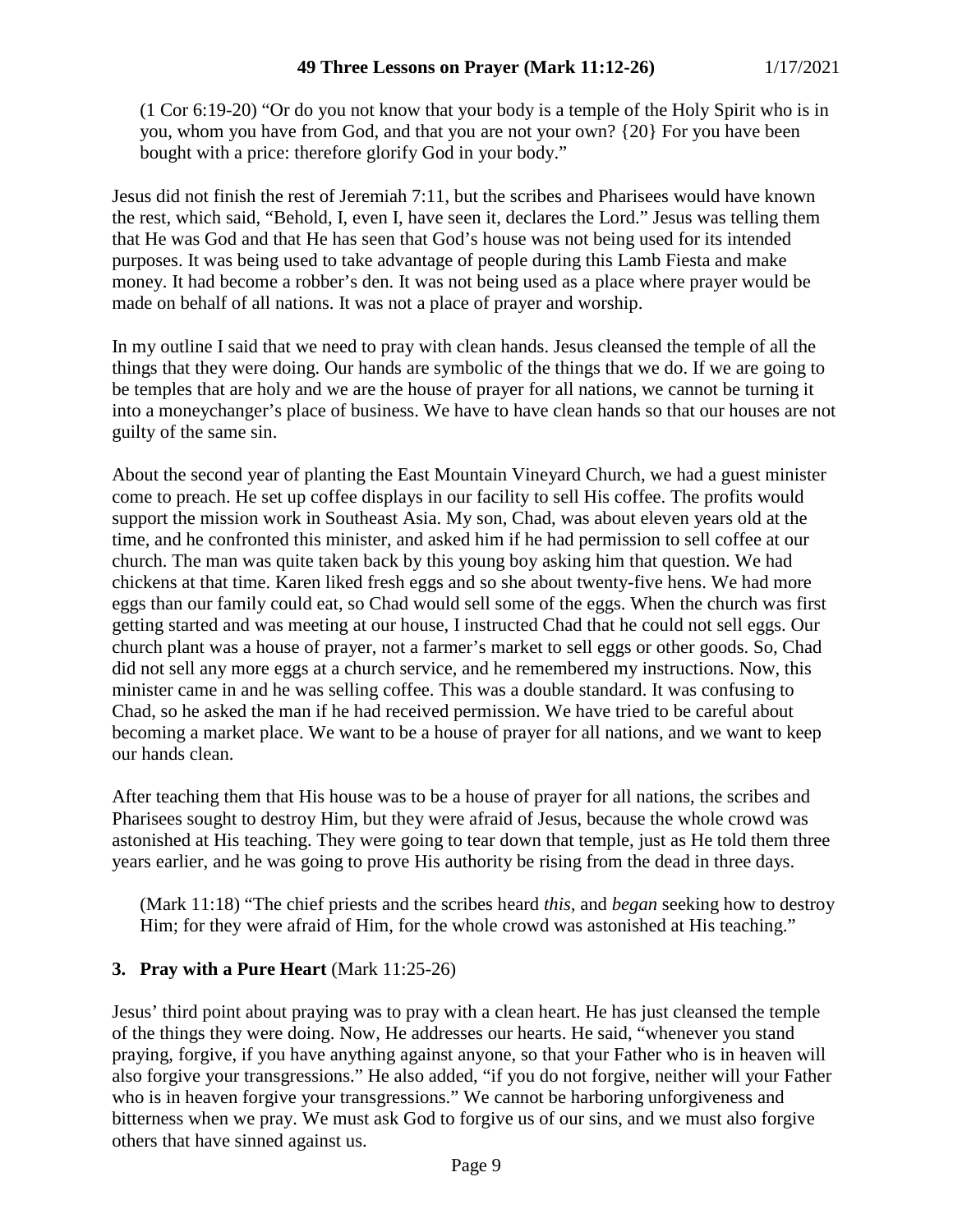(Mark 11:25-26) "Whenever you stand praying, forgive, if you have anything against anyone, so that your Father who is in heaven will also forgive you your transgressions. {26} ["But if you do not forgive, neither will your Father who is in heaven forgive your transgressions."]

That verse is in brackets, which means that they have found a few early manuscripts that did not contain this verse. Some scholars believe that it was added by some of the monks or scribes that made handwritten copies. The NIV and ESV do not include the verse, but have a footnote where the verse is given. The NASB and KJV both include the verse, but have a footnote that states that some early manuscripts do not contain the verse. The exact same verse is given in Matthew 6:15 and 18:35, so the principle is clearly stated in other places.

In Luke 11, the disciples were amazed at Jesus' prayer life and they asked Him to teach them how to pray. He gave them what we call the Lord's Prayer. It is really an outline to help us in our prayer. In this Model Prayer, we are taught to ask God to forgive us of our sins, and then to also forgive other. If we want to pray effectively, we must pray with a clean heart.

(Matt 6:12) "And forgive us our debts, as we also have forgiven our debtors."

(Luke 11:4) "And forgive us our sins, for we ourselves also forgive everyone who is indebted to us. And lead us not into temptation."

In the Sermon on the Mount, Jesus added a section about getting reconciled with our brothers. He said if we are presenting our offerings at the altar and remember that our brother has something against us, we should leave our offerings and go get reconciled to our brother. Then, we are to come present our offerings. Our prayers are offerings. We may be offering up prayers of thanksgivings. We may be offering up prayers of praise. We may be offering up prayers and petitions for others. When we are praying, we need to have pure hearts. We need to ask for forgiveness or give forgiveness so that our prayers are not hindered.

(Matt 5:23-24) "Therefore if you are presenting your offering at the altar, and there remember that your brother has something against you, {24} leave your offering there before the altar and go; first be reconciled to your brother, and then come and present your offering."

In Peter's first letter he gave instructions to husbands and wives. In 1 Peter 3:7, he told husbands to live with their wives in an understanding manner, and to show her honor, so that our prayers are not hindered. Our relationships with our wives are one of the most holy things we have. If we want our prayers to be effective, we have to be in right relationship with our spouse. If we need to forgive or ask for forgiveness, we need to make it a priority so that our prayers are not hindered.

On a personal note, I spend more time thanking and praising God in my prayer times. Then, I spend time interceding for people. I don't save up my penitent prayers for my prayer times. When I become aware of a sin in my life, I immediately ask God to forgive me and to cleanse me of that sin. When I detect a wrong attitude about someone, I forgiven them and pray for them, and I also pray about my own heart. So, don't wait until Friday or Sunday confessionals to ask for forgiveness. Live with a pure heart and pray without ceasing.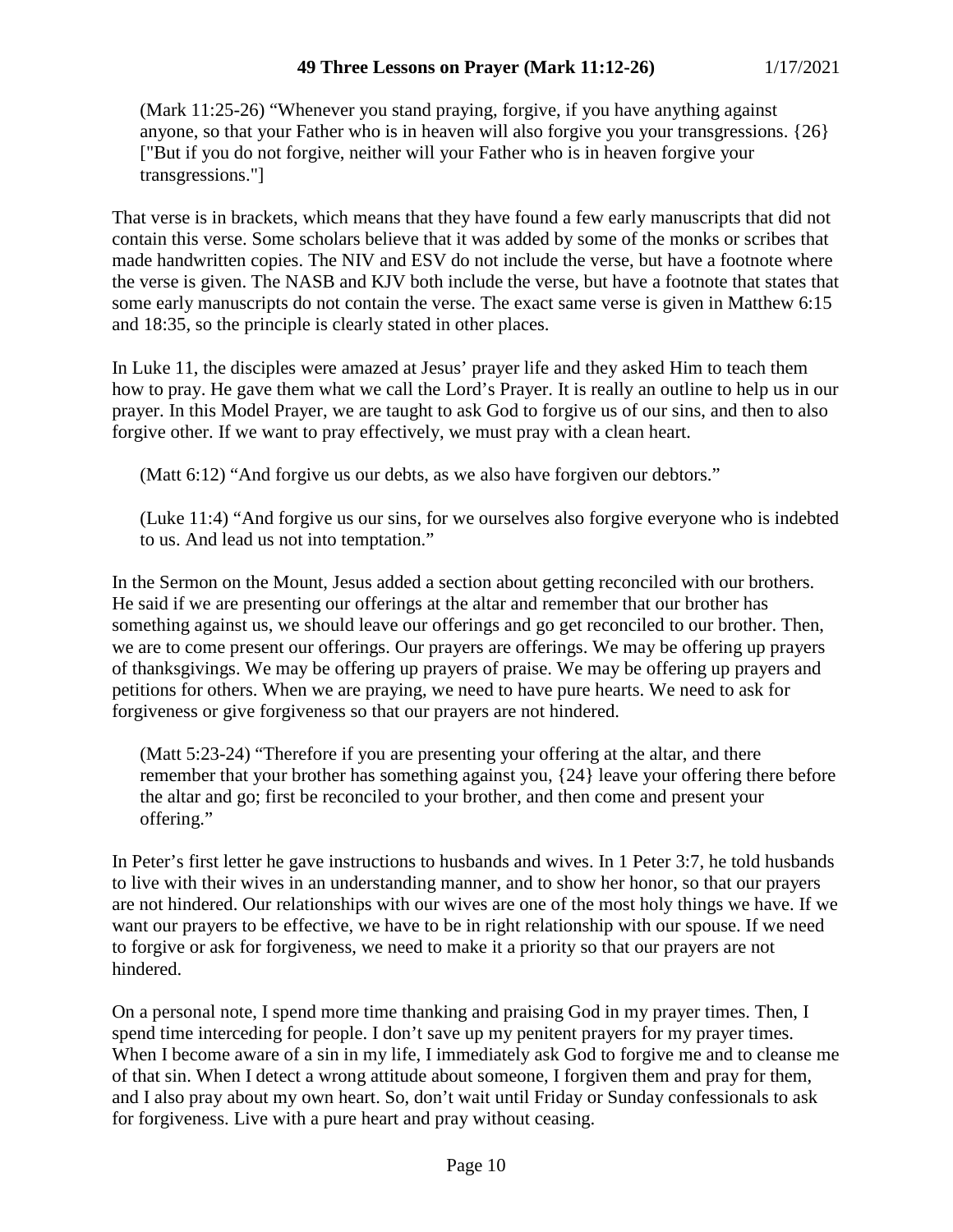Having said that, Jesus included this section of prayer for a reason. I believe we should allow the Holy Spirit to search our hearts. I believe that in our prayer times we should confess our sins and ask for forgiveness. We should forgive others that have sinned against us and we should bless them.

## **Conclusion and Applications**

Jesus gave us three simple lessons on prayer. We need to pray in faith, believing that He will answer our prayer. We need to be Kera-like in our prayers. Second, we need to pray with clean hands. We are temples of the Holy Spirit and we cannot be caught up in the things of the world. Third, we need to pray with pure hearts.

How is your prayer life? How is your faith? Are you praying with childlike faith, believing and trusting God to move the mountains in your life? Are you praying about those mountains, and telling them to be cast into the sea? How is your temple doing? Is it full of the hustling and bustling of the world, or have you cleaned it out and sanctified it as a place of prayer? Do you have clean hands when you pray? Finally, are you praying with a pure heart? Have you asked God to forgive you? Have you forgiven those who have trespassed against you? These are three simple truths about prayer.

Father God, I ask You to help us in our prayer lives. Forgive us for the times that we have not been a house of prayer for all nations. Help us to grow in this area. Father, help us to clear out the things in our temples that detract and distract us from Your purposes in our lives. Father, help us to pray with clean hands and with clean hearts. We want to be effective in our prayers.

Q & A